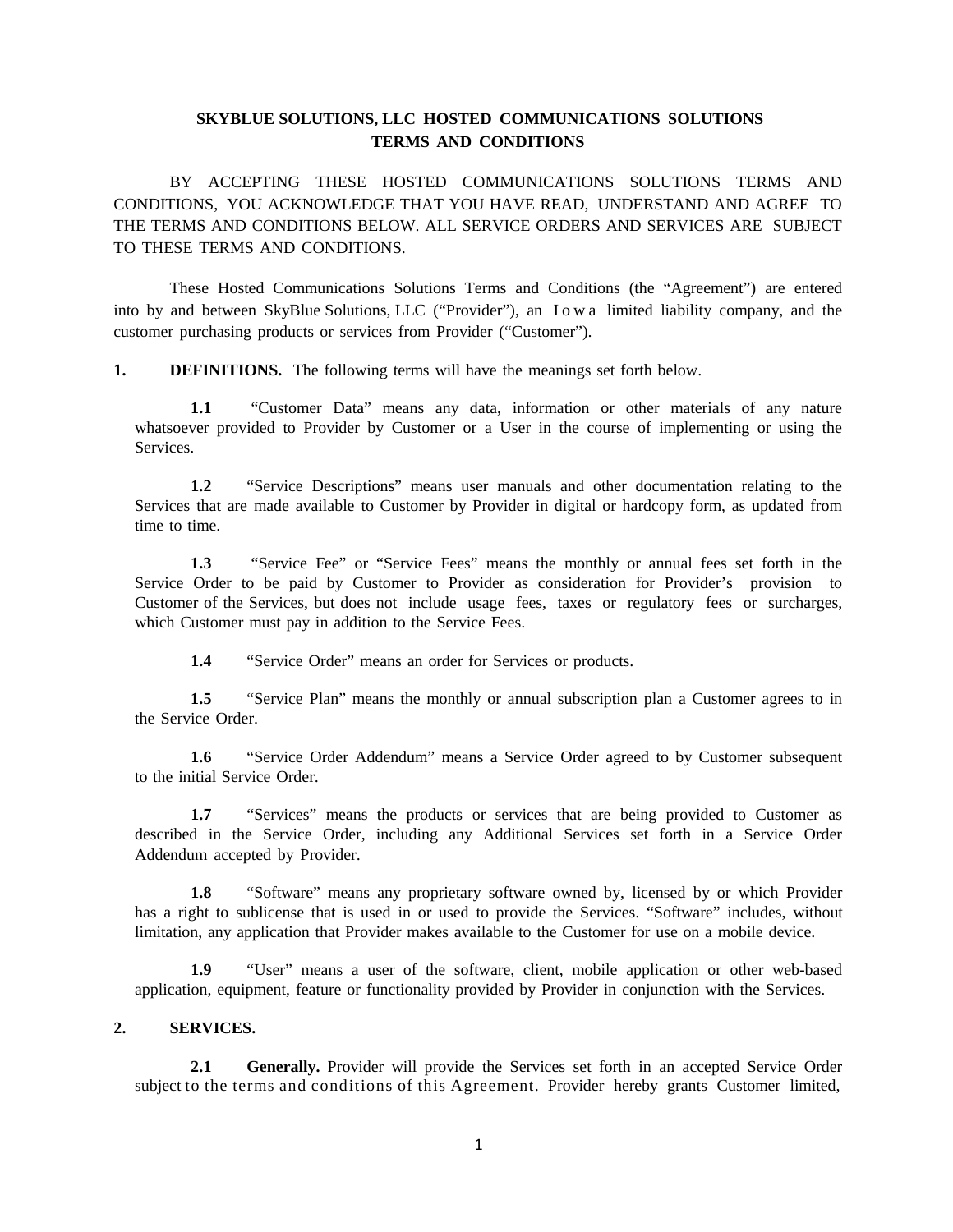revocable, non-exclusive, non-transferable access to the Services for use by the number of Users set forth in the Service Order, for Customer's own internal business purposes. Provider grants Customer a limited, revocable, non-exclusive, non-transferable right to use the Services Descriptions in connection with its use of the Services. Each Service Order will be subject to Provider's acceptance, which will be deemed given if Provider thereafter provides the Services to Customer.

**2.2 Conditions.** Customer agrees that Provider's obligations to provide the Services are expressly conditioned upon (a) Customer's payment of the fees as and when due, and (b) Customer's satisfaction of the technical requirements set forth in the Services Descriptions for the Services made available to Customer by Provider, as the same may be updated by Provider from time to time.

**2.3 Additional Services.** Customer may request an increase in Users or additional Services at any time during the Term (any such increase, "Additional Services") by submitting a Service Order Addendum setting forth the specific Additional Services desired. Each Service Order Addendum will be subject to Provider's acceptance, which will be deemed given if Provider thereafter provides the Additional Services to Customer. Upon acceptance by Provider, such Service Order Addendum will be deemed an amendment to the Agreement, subject to all of the terms and conditions herein, and the Service Fees will be increased to reflect the Additional Services, subject to the same pricing and payment terms as are set forth in the Service Order or the Service Order Addendum as applicable.

**3. TERM.** This Agreement will commence on the date Provider accepts the Service Order and will continue for the period of time specified in the Service Order (the "Initial Term"). At the end of the Initial Term, the Agreement will automatically renew for an additional one-year period (a "Renewal Term"), and will renew at the end of each Renewal Term for an additional one-year Renewal Term, unless either party provides the other party, at least thirty (30) days prior to the end of the Initial Term or applicable Renewal Term, written notification in accordance with Section 20.1 of its desire to cancel the Services. The Initial Term and any Renewal Terms are collectively the "Term".

### **4. TERMINATION.**

**4.1 Early Termination by Customer.** If Customer terminates the Agreement, or some of the Services provided under the Agreement, before the end of the Initial Term or any Renewal Term (the "Terminated Term"), Provider will charge Customer, and Customer will pay, an early termination charge equal to 100% of the monthly Service Fee for the terminated Services, multiplied by the number of months remaining in the Terminated Term on the date of termination. The early termination charge is in addition to the full monthly Service Fee payable for the month of, and months prior to, termination. Provider will also charge Customer, and Customer will pay, (a) any unpaid recurring or non-recurring charges waived by Provider at the beginning of or during the Terminated Term, and (b) the difference between the MSRP and the price paid by Customer for any equipment purchased at the beginning of or during the Terminated Term. If Customer or its User transfers or ports its phone number to a service provider other than Provider, Customer must also contact Provider to terminate the Services provided to Customer by Provider.

### **4.2 Termination by Provider.**

**(a)** Provider is entitled, at its sole discretion, to suspend, terminate or change the Services without advance notice upon any misuse of the Services in any way, Customer's breach of the Agreement, Customer's failure to pay any sum due hereunder, suspected fraud or other activity by Customer or a User that adversely affects the Services, Provider, Provider's network or another customer's use of the Services. Provider will be entitled to determine, at its sole discretion, what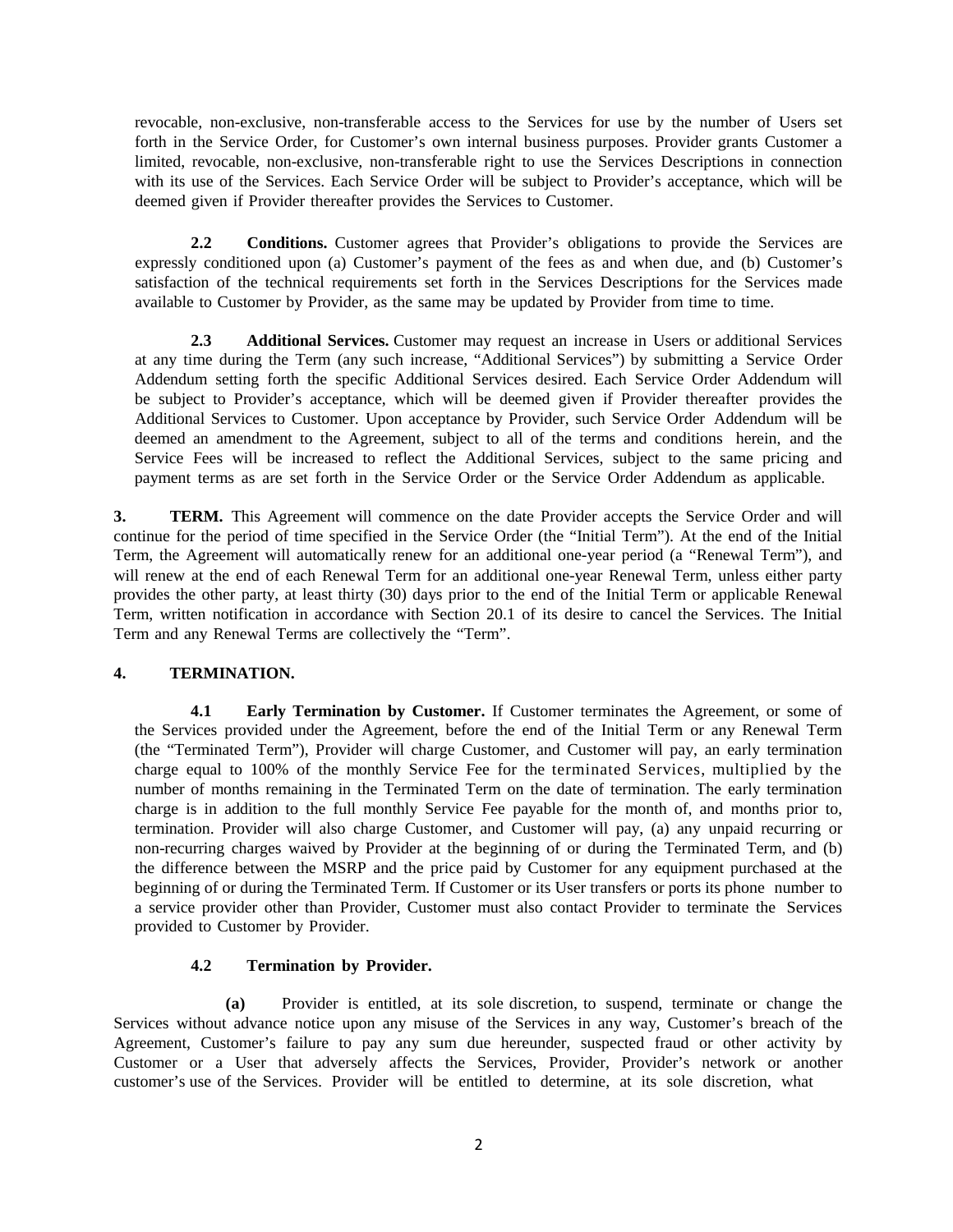constitutes misuse of the Services, and Customer agrees that Provider's determination is final and binding on Customer. Provider may require, and if required, Customer will pay, an activation fee as a condition to changing or resuming a terminated or suspended account.

**(b)** Provider is entitled to terminate any affected portion of the Services if: (i) Provider is prohibited by law from providing such portion of the Services; or (ii) any material rate or term contained herein and relevant to the affected Services is substantially changed by or as a result of any regulation or order issued by any court of competent jurisdiction, the Federal Communications Commission (FCC), any other local, state or federal government authority, or any carrier or Internet service provider.

**(c)** Upon termination of this Agreement under this Section 4.2, Customer will be responsible for the full monthly Service Fee for the month in which termination occurs, in addition to any accrued but unpaid usage and other charges.

## **5. FEES, BILLING AND TAXES.**

**5.1 Payment of Service Fees.** Customer will pay the Service Fees for Services ordered by Customer, and all other amounts due under the Agreement, pursuant to the terms of this Section 5.

**5.2 Credit.** The provision of Services is contingent upon establishment of and continuing credit approval by Provider. Customer hereby consents to Provider's procurement of a credit score or report regarding Customer. At any time during the Term, Provider is entitled to require a deposit or other acceptable form of security from Customer, as it deems appropriate. In addition, if requested by Provider, Customer agrees to provide, within two (2) business days of request, appropriate financial records to evaluate Customer's continuing ability to pay. Provider may, immediately and without notice, suspend or terminate the Services if Customer fails to comply with these security obligations. Upon a payment default by Customer not cured in a timely manner, Provider will have the right to offset against any security or deposit held any amounts owed to Provider by Customer, and to invoice and collect all other amounts owed.

**5.3 Billing.** Provider will provide Customer with a monthly online billing statement for the Services provided each calendar month and bill all charges invoiced to Customer's account. Such charges will include monthly service fees, storage charges, activation charges, equipment charges, toll charges, shipping charges, taxes, regulatory recovery fees and any other applicable charges. Monthly Service Fees will be paid in advance of each month's service; any variable charges associated with usage and any other applicable charges associated with such usage shall be billed in arrears. Billing for monthly Service Fees commences upon ordering of the Services, and monthly Services Fees will be billed pro rata in the months in which such Services commence. Customer agrees to provide Provider with complete and accurate contact and payment information, which may include Customer's credit card information and Customer agrees to advise Provider of any changes thereto. To the extent Customer's payment method is by credit card, Customer authorizes Provider to charge Customer's credit card automatically to pay for Customer's charges. If a charge to Customer's credit card is declined or reversed, or if the account or credit card has expired or been suspended or closed, or if Customer fails to provide Provider with accurate or complete credit card information, Provider may suspend or terminate the Services.

**5.4 Late/Non-payment.** If any charges for the Services are due but unpaid for any reason, Provider may suspend or terminate the Services and all accrued charges will be immediately due, plus a late fee of 1.5% per month. A fee may also be charged to activate a suspended or terminated account. No suspension or termination of the Services or of this Agreement will relieve Customer from paying any amounts due hereunder.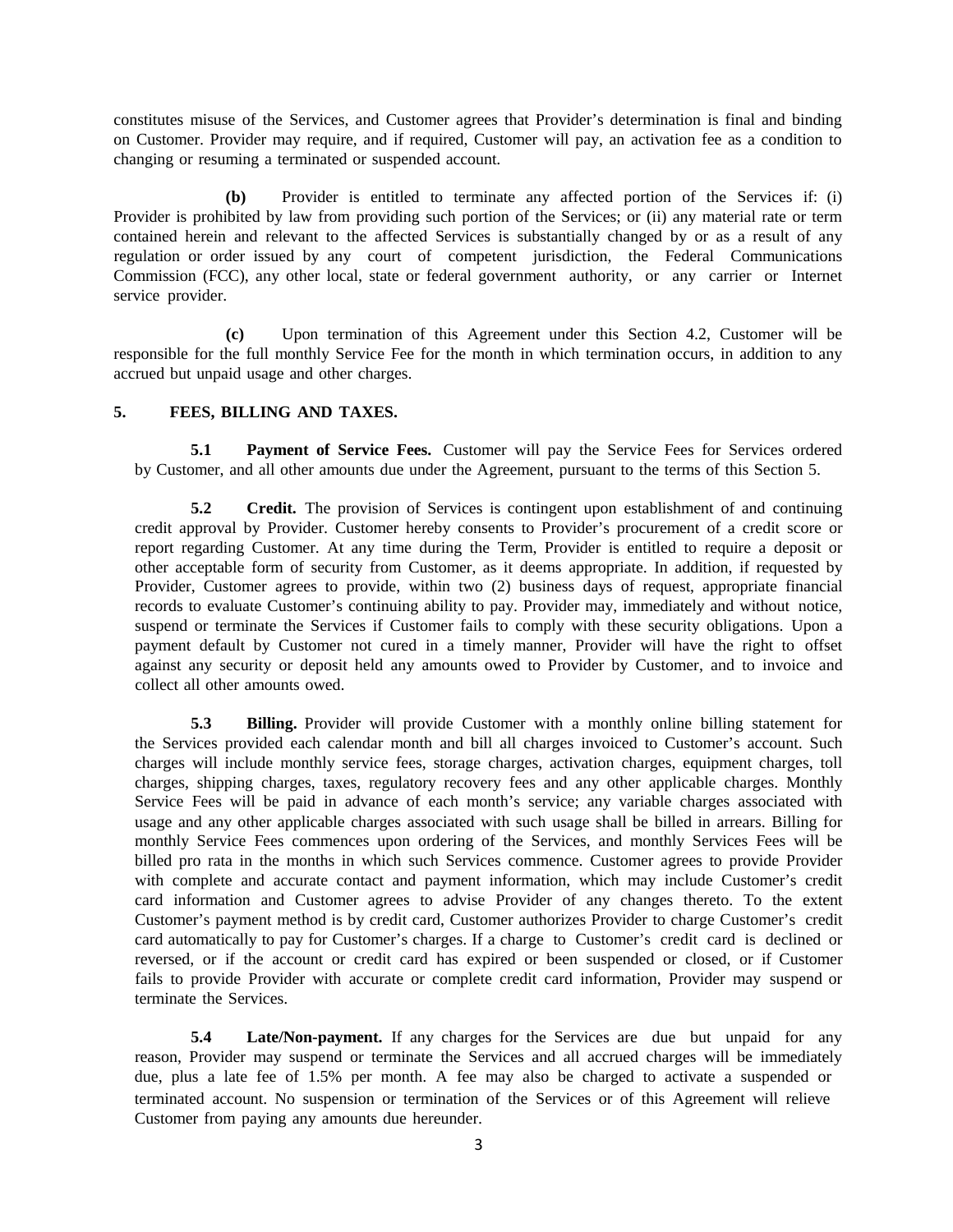**5.5 Taxes.** All Service Fees and other charges are exclusive of any taxes, surcharges, public utility fees and regulatory fees (including, without limitation, Universal Service Fees and E911 taxes). Such taxes and fees will be billed by Provider and paid by Customer. Taxes and regulatory fees may increase during the Term, and Customer will pay such increased fees commencing with the next monthly bill. Should Customer claim an exemption of any taxes or regulatory fees, Customer must provide official documented and certified proof of such exemption. In no event will Provider be liable for any taxes due by Customer or its User, and Customer will defend, indemnify and hold harmless Provider if any claim for taxes or fees is made. If any amounts paid for the Services are refunded by Provider, applicable taxes and regulatory fees may not be refundable.

**5.6 Regulatory Recovery Fee.** A regulatory recovery fee may be charged monthly to offset costs incurred by Provider in complying with inquiries and obligations imposed by federal, state and municipal regulatory authorities and the related legal and billing expenses. This fee is not a tax or charge required or assessed by any government. The regulatory recovery fee will apply to every phone number assigned, including toll free and virtual numbers. The regulatory recovery fee may increase during the Term, and Customer will pay such increased fee commencing with the next monthly bill.

**5.7 Service Fee Changes.** Provider may change the Service Fees, the types of Service Plans and any additional usage charges without advance notice. The Service Fees agreed upon in Customer's Service Order will not be increased during the Initial Term. With respect to any Renewal Term, the Customer will be charged Provider's then-current Service Fees in effect at the commencement of the Renewal Term.

**5.8 Availability.** Customer acknowledges and agrees that the Services may not be available 100% of the time. Additionally, Services will not be available in the event of interruption in Customer's or its User's internet or broadband service. Provider will not credit Customer for any interruptions in Service.

**5.9 Discounts.** From time to time in its sole discretion, Provider may offer promotions or discounts. Any promotion or discount codes must be provided to Provider upon purchase of the Services. Customer will not be entitled to a subsequent credit for such promotions or discounts if not requested at the time of account creation or change of Service. Promotions and/or discounts may not be used cumulatively or be used for Services retroactively.

**5.10 Billing Disputes.** Customer must dispute any charges for the Services in writing to [SkyBlue@SkyBlueSolutions.net](mailto:SkyBlue@SkyBlueSolutions.net) within thirty (30) days of the date of the charge by Provider, or Customer waives any objection and further recourse with regard to such charges. Notwithstanding the foregoing, Customer shall pay all undisputed charges in accordance with this Agreement.

**5.11** Usage Charges. Every call using the Services that originates or terminates in the Public Switched Telephone Network ("PSTN"), including without limitation other VoIP networks, accrues applicable toll charges. Customer will not be charged for monthly usage within the limits of its then current Service Plan. Usage which exceeds the limits, if any of Customer's then-current Service Plan will be charged to Customer in accordance with the Service Descriptions at the rates published at [http://www.SkyBlueSolutions.net.](http://www.skybluesolutions.net./)

**6. TELEPHONE NUMBER.** Any telephone number provided by Provider ("Number") to the Customer will be leased and not sold. Provider reserves the right to change, cancel or move the Number should Provider reasonably determine, its sole discretion, that it is required to do so as a result of its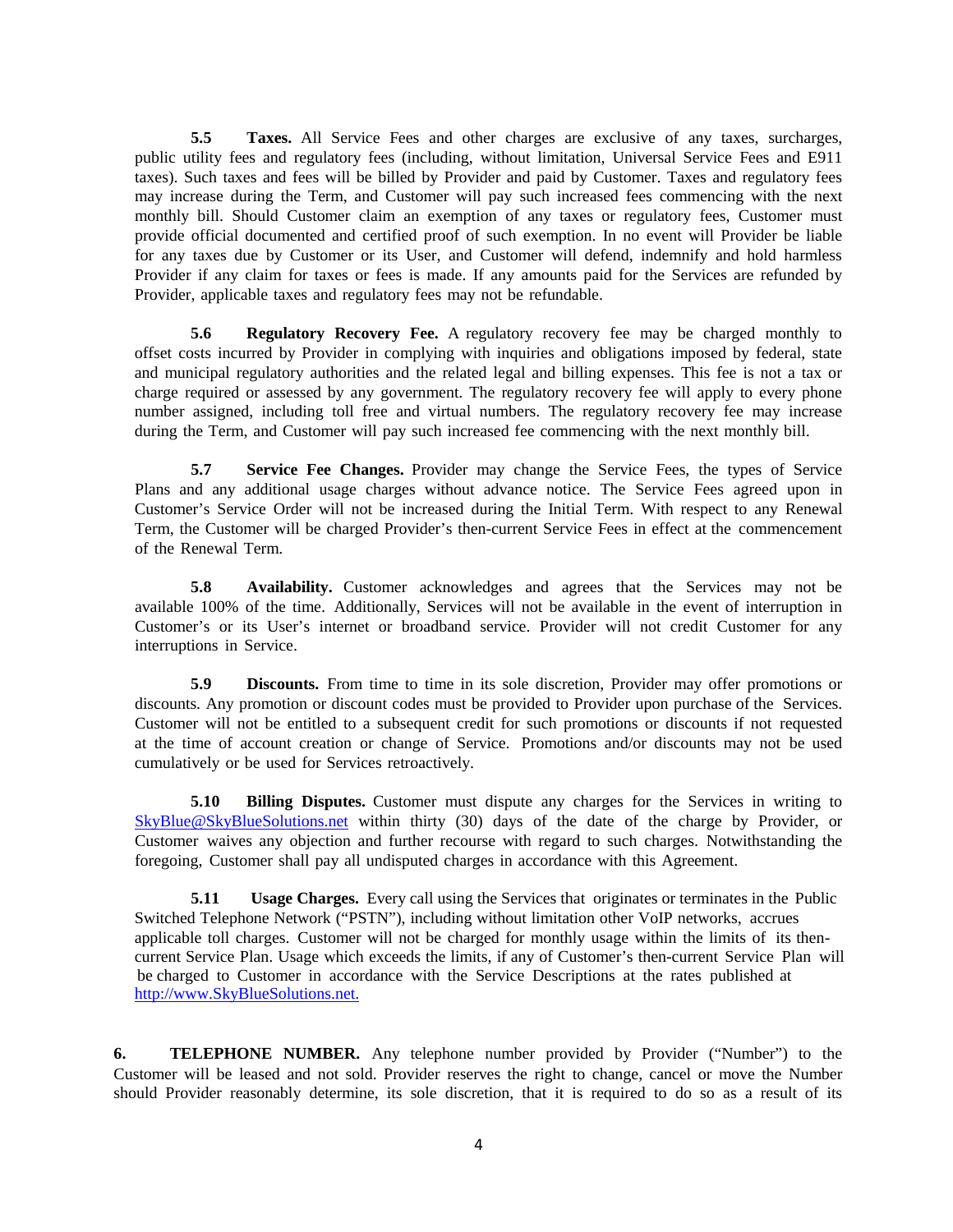agreements with its underlying services providers or for other business purposes related to the provision of the Services.

**7. PRIVACY.** The Services use the public Internet and third-party networks to transmit voice communications and data. Provider is not liable for the interception, use or disclosure of Customer's or its User's voice communications or data. Provider does not represent, warrant or covenant that the Services will maintain the privacy or security of Customer's or its Users' voice communications or data. Customer acknowledges and agrees that none of its Customer Data is considered "Customer Proprietary Network Information" under the rules of the Federal Communications Commission. Customer agrees that Provider is entitled to monitor Customer's and Users' use of the Services to protect, maintain, or improve the Services; to prevent fraud or misrepresentation by affirmative acts and/or omissions; to protect Provider, its customers or other third parties affiliated with Provider; or for any other good cause. If required by law, Customer will inform its Users that Provider may monitor the Users' communications and store and use the Users' personally identifiable information as necessary to provide the Services. For Provider's Privacy Policy, please visit [http://www.SkyBlueSolutions.net.](http://www.skybluesolutions.net./)

## **8. LICENSE; PROHIBITED USES; CUSTOMER RESPONSIBILITIES; LIMITATIONS.**

**8.1** Customer hereby grants to Provider a license to copy, store, and record, transmit, display, view, print and use Customer Data, solely to the extent necessary to provide the Services to Customer. Except as expressly provided in this Section 8, Customer grants to Provider no right, title, interest, or license in the Customer Data. Customer represents and warrants that it has all necessary consents and rights to provide personally identifiable information about its Users to Provider, and Customer will provide such information upon reasonable request by Provider.

**8.2** Customer represents and warrants that it will not use the Services for any illegal, fraudulent, improper, or abusive purpose or in any way that interferes with Provider's ability to provide high-quality Services to other customers, prevents or restricts other customers from using the Services, or damages any of Provider's or other customers' property. If Provider discovers use of the Services for anything other than the permitted uses in this Agreement or for any of the prohibited uses in this Agreement, Provider may at its sole discretion terminate or suspend all or part of Customer's Services and charge any applicable fees for the Services used plus damages caused by such improper use. Prohibited uses include, but are not limited to: (a) behavior that is illegal, obscene, threatening, harassing, defamatory, libelous, deceptive, fraudulent, malicious, infringing, tortious or invasive of another's privacy; (b) sending unsolicited messages or advertisements, including e-mail, voice-mail, text messages or faxes (commercial or otherwise) ("spamming"), or otherwise sending bulk or junk email, voice-mail, text messages or faxes; (c) harvesting or otherwise collecting information about others, including e-mail addresses, without their consent; (d) negligently, recklessly, knowingly or intentionally transmitting any material that contains viruses, time bombs, Trojan horses, worms, malware, spyware or any other programs that may be harmful or dangerous; (e) creating a false caller identity ("ID spoofing") or forged e-mail/text message address or header, or otherwise attempting to mislead others as to the identity of the sender or the origin of any communication made using the Services; (f) transmitting any material that may infringe, misappropriate, or otherwise violate the foreign or domestic intellectual property rights or other rights of third parties; (g) violating any U.S. or foreign law regarding the transmission of technical data or software exported through the Services; (h) using the Services in excess of what, in Provider's sole discretion, would be expected of normal business use, including without limitation allowing more than one user to use a single VoIP line or using a single VoIP line in excess of what would be expected of a single user; (i) using the Services in any way that interferes with other customers' and third parties' use and enjoyment of the Services; (j) using or employing methods and/or devices that are designed or likely to take advantage of, bypass, exploit or otherwise avoid this use policy.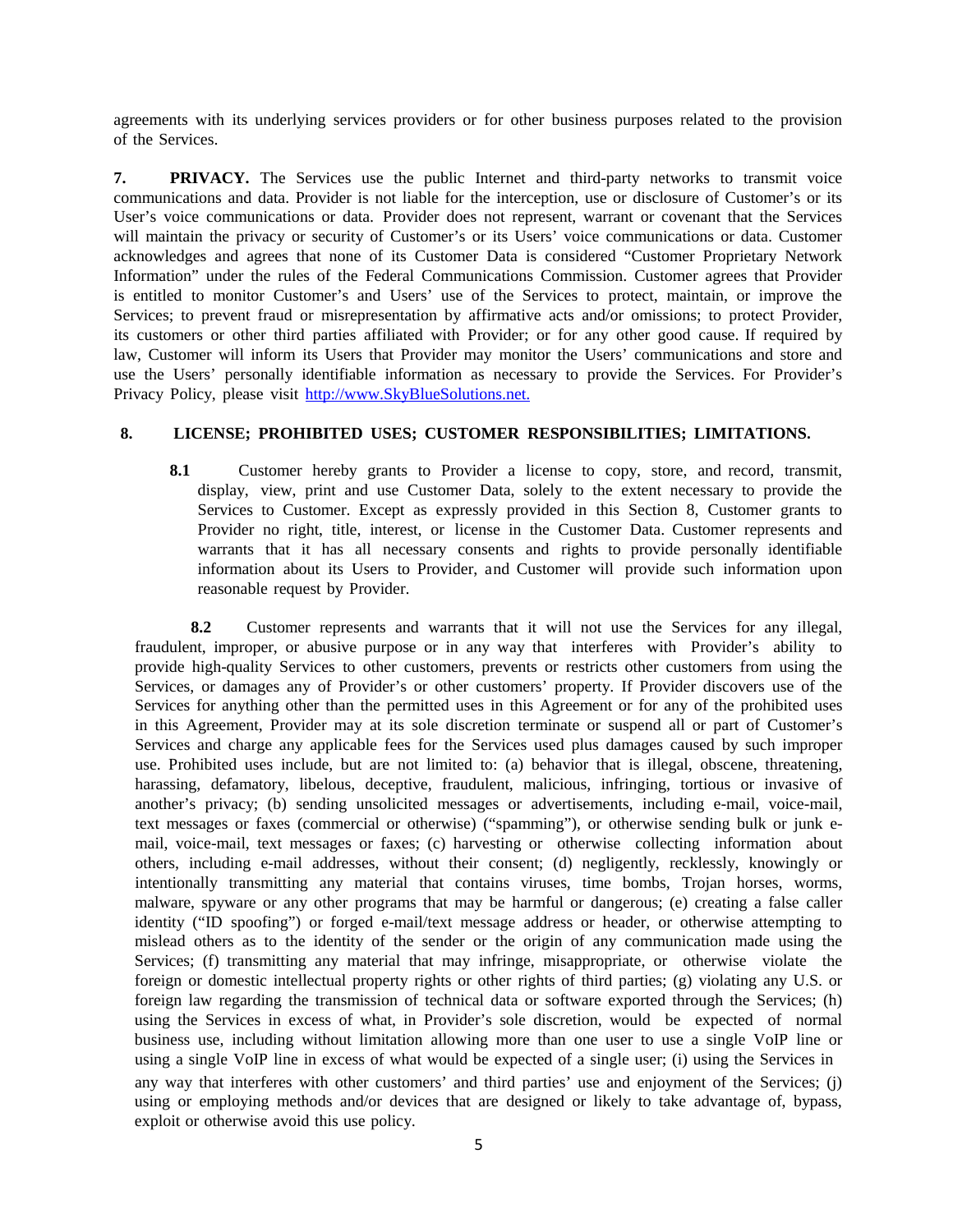**8.3** Customer understands and agrees that: (a) it will be solely liable for any transmissions sent through the Services under its account or its User's account, including the content of any transmission sent through the Services under its account or its User's account; (b) it will abide by all applicable Provider policies, procedures and agreements related to the Services; and (c) it will not attempt to gain unauthorized access to the Services, other accounts, computer systems or networks connected to the Services through password mining or any other means.

**8.4** Some of Provider's plans and other Services are offered on an "unlimited" basis. All unlimited plans: (a) may only be used for normal commercially reasonable business use; (b) are provided only for dialog between two individuals at one time per line; (c) are issued on a "one (1) user per line basis", meaning that only one registered User may be assigned to use the Services for any one line; and (d) are subject to additional usage charges, including but not limited to such charges associated with international calling. Unlimited plans may not be used for any of the following prohibited uses (which are in addition to the other prohibited uses applicable to all Services): (i) trucking or forwarding a Provider Number to another phone number capable of handling multiple simultaneous calls, or to a private branch exchange (PBX) or a key system; (ii) spamming or blasting (e.g., sending bulk or junk voice-mails, e-mails, text messages or faxes simultaneously); (iii) bulk call-in lines (e.g., customer support or sales call centers, "hotlines", 900 numbers, sports-line numbers, etc.); or (iv) autodialing or "predictive" dialing (i.e., non-manual dialing or using a software program or other means to continuously dial or place out-bound calls). In addition, unusually high usage of the Services may impair Provider's ability to provide high-quality Services to others and/or indicate unauthorized use of the Services, in which case Provider may suspend or terminate Customer's account.

**8.5** Customer must report any unauthorized use of the Services to Provider immediately after Customer discovers such use. Customer is responsible for all use of the Services, whether authorized or unauthorized. Customer will be responsible if any of its Users use the Services in a manner prohibited by this Agreement. Customer will be responsible for any act or omission of a User that would be a breach of this Agreement if done by Customer.

**8.6** Customer acknowledges and agrees that the right to use any Services is nonexclusive and nontransferable, and Customer will not permit use of the Services other than for its internal business purposes. Nothing in this Agreement will pass to Customer or any User title to any of the Services, any trade names, trade dress, trademarks, service marks, commercial symbols, copyrightable material, designs, logos and/or any other intellectual property of Provider or its vendors. Customer will not challenge or attempt to register or otherwise protect any of Provider's intellectual property or other rights in the Services.

**8.7** Customer will not: (a) copy or adapt the Services for any purpose, except as specifically permitted under this Agreement; (b) use the Services except in accordance with all applicable laws and regulations, and except as set forth in this Agreement; (c) reverse engineer, translate, decompile, or disassemble the Services; (d) use the Services in any outsourcing, application service provider, time-sharing or service bureau arrangement, including, without limitation, any use to provide services or process data for the benefit of, or on behalf of, any third party other than a User; (e) cause or permit the disabling or circumvention of any security mechanism contained in or Associated with the Services; or (f) delete, alter, cover, or distort any copyright or other proprietary notices or trademarks with respect to the Services.

**8.8** Customer understands and accepts that, in order to protect Customer against fraudulent use of the Services, Provider may require Customer to contact Provider in order to enable calling to certain calling destinations.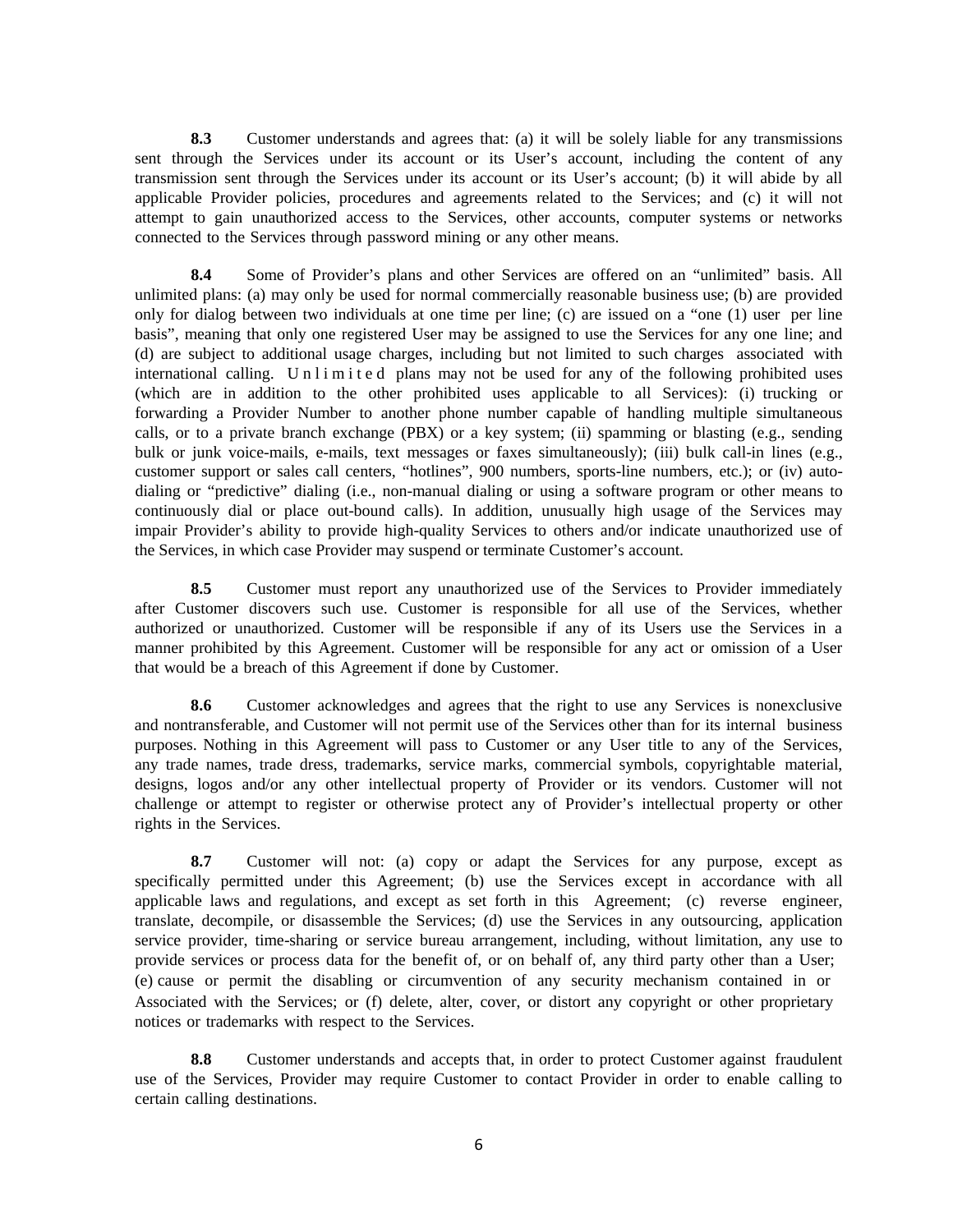**8.9** Customer will execute such other documents, provide such other information, and affirmatively cooperate with Provider, all as may be reasonably required by Provider relevant to providing the Services.

**9. USE AND STORAGE.** Provider reserves the right to establish or modify general practices and limits concerning use of the Services and Software, including, without limitation, the maximum number of days that content will be retained by the Service and the maximum disk space or bandwidth capacity that will be allotted on servers owned or operated by Provider on Customer's behalf. Where practical, Provider will provide Customer with prior notice of such new or modified practices; provided, however, that Provider will have the absolute right to implement such new or modified practices without prior notice in its sole discretion and without liability of any kind.

10. **ELECTRONIC RECORDING.** Customer agrees that there are federal and state statutes governing the electronic recording of telephone conversations and that Provider will not be liable for any illegal use of any recording services provided to Customer or its Users. It is Customer's responsibility to determine if the electronic recordings are legal under applicable federal and state laws and to comply with those laws. Customer will defend, indemnify and hold harmless Provider for any claims, damages, fines, penalties or costs (including, without limitation, attorneys' fees) arising out of Customer's or its User's failure to adhere to applicable electronic recording laws.

**11. RESPONSIBILITY FOR REGISTRATION INFORMATION AND CONTENT OF CUSTOMER COMMUNICATIONS.** Customer is solely responsible for maintaining the confidentiality of Customer's account login information (including, without limitation, its Users' account login information), and will not allow a third party to use the Services. Customer is solely responsible for any and all activities that occur under Customer's account or its User's account, including, without limitation, fraudulent use of the account. Customer and its Users must comply with laws regarding online behavior, acceptable content and the transmission of equipment and information under applicable export laws. Customer also agrees to comply with applicable local rules or codes of conduct (including, if applicable, codes of conduct or policies imposed by employers) regarding online behavior and acceptable content. Use of the Services is void where prohibited. Customer will immediately notify Provider of any unauthorized use of Customer's account or its User's account or any other breach of security related to Customer's account, its User's account or the Provider Services. Customer and each User must "log off" at the end of each session. Provider is not liable for any loss or damage arising from Customer's or its User's failure to comply with any of the foregoing obligations. In consideration for using the Provider Services, Customer will: (a) provide certain current, complete and accurate information about Customer and Users when prompted to do so by the Provider Services, and (b) maintain and update this information as required to keep it current, complete and accurate. Customer agrees that Customer is solely responsible for the content of all visual, written or audible communications ("Content") sent, displayed or uploaded by Customer or a User in using the Services. Although Provider is not responsible for any such communications, Provider may reject or remove any Content that violates a law or this Agreement. Customer or the User retains copyright and any other rights already held in Content that Customer or the User submits, posts or displays on or through, the Services, or any music or ring-tones Customer or a User uses in connection with the Service. Customer understands and agrees that by displaying, exchanging or uploading Content to a Provider website, transmitting Content using the Services or otherwise providing Content to Provider, Customer automatically grants (and warrants and represents that it has a right to grant) to Provider a world-wide, royalty-free, sub-licensable (so Provider affiliates, contractors, resellers and partners can deliver the Services) perpetual, irrevocable license to use, modify, publicly perform, publicly display, reproduce and distribute the Content in the course of offering the Services, including, without limitation, on associated websites ("Sites"). Furthermore, Customer represents and warrants that it has all necessary consents and rights to transmit Content and other communications from its users to Provider.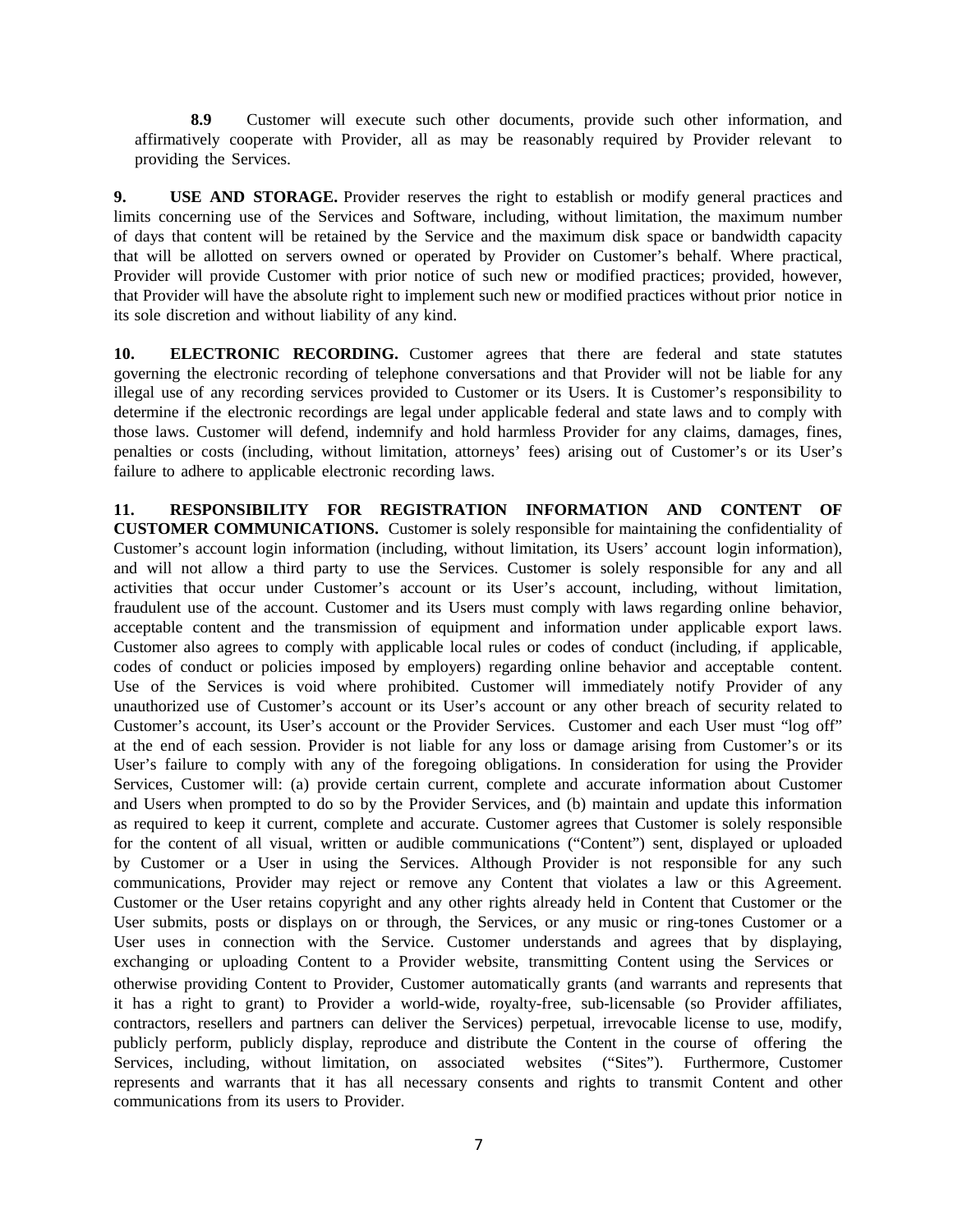**12. RESPONSIBILITY FOR CONTENT OF OTHERS.** Customer acknowledges that Users may violate one or more of the above prohibitions, but Provider assumes no responsibility or liability for such violation. If Customer becomes aware of misuse of the Services by any person, entity or organization, Customer agrees to contact Provider Customer Support at 844-759-2589 or **[SkyBlue@SkyBlueSolutions.net.](mailto:SkyBlue@SkyBlueSolutions.net.)** Provider may investigate any complaints and violations that come to its attention and may take any action that it believes is appropriate, including, but not limited to, issuing warnings, removing the content or terminating accounts and/or User profiles. Under no circumstances will Provider be liable in any way for any data or other content available on a Site or actions taken while using the Services, including, but not limited to, any errors or omissions in any such data, content or activity or any loss or damage of any kind incurred as a result of the use of, access to or denial of access to any data, content or activities on a Site. Provider does not endorse and has no control over what Users post, submit to or do on a Site. Customer acknowledges that Provider cannot guarantee the accuracy of any information submitted by any User of a Site, nor any personally identifiable information about any User. Provider reserves the right, in its sole discretion, to reject or remove content.

### **13. EMERGENCY 911 SERVICES.**

**13.1 Service Limitations.** The FCC requires that Provider provide E911 Service to all Customers who use Provider Services within the United States. Sections 13.2-13.8 apply to all Customers who use Provider Services within the United States. Section 13.9 applies to all Customers.

**13.2 ACKNOWLEDGEMENT AND WARNING LABELS.** CUSTOMER ACKNOWLEDGES THAT PROVIDER'S EQUIPMENT AND SERVICES DO NOT SUPPORT 911 EMERGENCY DIALING OR OTHER EMERGENCY FUNCTIONS IN THE SAME WAY THAT TRADITIONAL WIRELINE 911 SERVICES WORK. THE DIFFERENCES ARE DETAILED IN THIS SECTION 13, AND CUSTOMER AGREES TO NOTIFY ALL POTENTIAL USERS WHO MAY PLACE CALLS USING CUSTOMER'S SERVICES OF THE 911 LIMITATIONS DESCRIBED HEREIN. PRIOR TO THE INITIATION OF SERVICE, PROVIDER WILL PROVIDE CUSTOMER WITH WARNING LABELS REGARDING THE LIMITATIONS OR UNAVAILABILITY OF 911 EMERGENCY DIALING. CUSTOMER AGREES TO PLACE SUCH LABEL ON OR NEAR EACH TELEPHONE OR OTHER CUSTOMER-PREMISES OR USER- PREMISES EQUIPMENT ON WHICH THE SERVICES MAY BE USED. IF ADDITIONAL LABELS ARE REQUIRED, CUSTOMER MAY REQUEST THEM FROM PROVIDER, AND PROVIDER WILL PROVIDE ADDITIONAL LABELS. PROVIDER WILL PROVIDE CUSTOMER WITH ADVISORY NOTICES REGARDING 911 EMERGENCY DIALING AND REQUEST ACKNOWLEDGMENTS FROM CUSTOMER. CUSTOMER WILL PROVIDE SUCH ADVISORY NOTICES TO ITS USERS. CUSTOMER AGREES TO RESPOND AND AFFIRMATIVELY ACKNOWLEDGE THAT PROVIDER HAS ADVISED CUSTOMER OF THE CIRCUMSTANCES UNDER WHICH E911 SERVICE MAY NOT BE AVAILABLE OR MAY BE LIMITED IN COMPARISON TO TRADITIONAL 911 EMERGENCY DIALING. CUSTOMER WILL PROVIDE SIMILAR ACKNOWLEDGEMENTS FROM ITS USERS UPON REQUEST BY PROVIDER. PROVIDER ADVISES CUSTOMER AND USERS TO MAINTAIN AN ALTERNATIVE MEANS OF ACCESSING TRADITIONAL 911 SERVICES.

**13.3 ELECTRICAL POWER.** CUSTOMER ACKNOWLEDGES THAT THE SERVICES, INCLUDING WITHOUT LIMITATION E911 SERVICE, WILL NOT FUNCTION IN THE ABSENCE OF ELECTRICAL POWER.

**13.4 INTERNET ACCESS.** CUSTOMER ACKNOWLEDGES THAT THE SERVICES, INCLUDING WITHOUT LIMITATION E911 SERVICE, WILL NOT FUNCTION IF THERE IS AN INTERRUPTION OF CUSTOMER'S BROADBAND OR HIGH-SPEED INTERNET ACCESS SERVICE.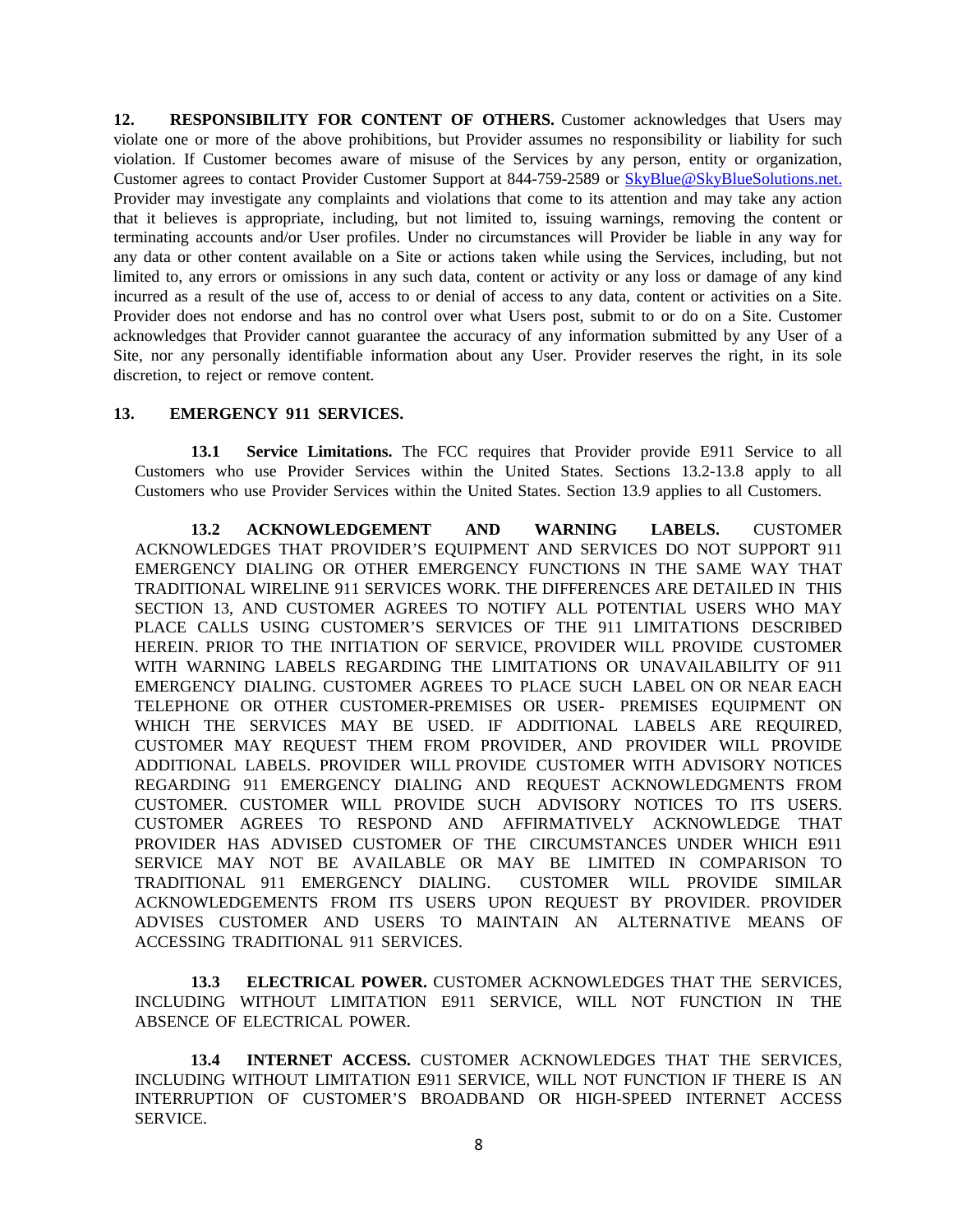**13.5 NON-VOICE SYSTEMS.** CUSTOMER ACKNOWLEDGES THAT THE SERVICES ARE NOT SET UP TO FUNCTION WITH OUTDIALING SYSTEMS SUCH AS HOME SECURITY SYSTEMS, MEDICAL MONITORING EQUIPMENT, TTY EQUIPMENT, OR ENTERTAINMENT OR SATELLITE TELEVISION SYSTEMS. PROVIDER WILL NOT BE LIABLE FOR INTERRUPTION OR DISRUPTION OF SUCH SYSTEMS BY THE SERVICES.

**13.6 E911 SERVICE.** E911 SERVICE IS A MANDATORY COMPONENT OF ALL INBOUND/OUTBOUND TRADITIONAL FAX AND VOICE SERVICE PLANS. E911 SERVICE IS NOT OFFERED ON VIRTUAL NUMBERS, OUTSIDE THE UNITED STATES, ON TOLL- FREE NUMBERS OR ON SIMILAR SERVICE ACCESSORIES OR ADD-ON SERVICE PLANS. E911 SERVICE IS ONLY AVAILABLE IN SELECTED AREAS. E911 SERVICE IS TIED TO THE CUSTOMER'S REGISTERED SERVICE ADDRESS ASSOCIATED WITH THE ASSIGNED PHONE NUMBER; CUSTOMER IS RESPONSIBLE FOR PROVIDING PROVIDER WITH ADDRESS INFORMATION FOR CUSTOMER'S USERS. THE PROVIDER MOBILE APPLICATION USES THE DEVICE'S DIALER AND CELLULAR TELEPHONE SERVICE TO MAKE 911 CALLS. IF A DEVICE DOES NOT HAVE CELLULAR TELEPHONE SERVICE, THEN THE USER WILL NOT BE ABLE TO CALL 911 FROM THE PROVIDER MOBILE APPLICATION. CUSTOMER ACKNOWLEDGES THAT PROVIDER'S ONLY MECHANISM FOR ROUTING 911 CALLS TO THE CORRECT EMERGENCY CALL TAKER IS THE CUSTOMER'S OR USER'S REGISTERED SERVICE ADDRESS ASSOCIATED WITH THE ASSIGNED PHONE NUMBER. CUSTOMER ACKNOWLEDGES AND UNDERSTANDS THAT ANY ENHANCED LOCATION INFORMATION PASSED TO AN EMERGENCY OPERATOR BY PROVIDER WILL BE BASED UPON THE CUSTOMER'S OR USER'S REGISTERED SERVICE ADDRESS PROVIDED TO PROVIDER BY CUSTOMER. IN THE EVENT THAT THE REGISTERED SERVICE ADDRESS ASSOCIATED WITH THE ASSIGNED PHONE NUMBER IS INCORRECT, IS OUTDATED, OR IS NOT COMPLETE, A 911 CALL MAY BE ROUTED INCORRECTLY.

**13.7 E911 SERVICE CHARGE.** CUSTOMERS THAT ARE REQUIRED TO SUBSCRIBE TO PROVIDER E911 SERVICE WILL BE SUBJECT TO A MONTHLY E911 SERVICE CHARGE. THE MONTHLY E911 SERVICE FEE WILL BE IN ADDITION TO THE APPLICABLE SERVICE FEES FOR THE ASSOCIATED LINE. THE MONTHLY CHARGE FOR PROVIDER E911 SERVICE IS ASSESSED ON A "PER-LINE" (THAT IS, PER PHONE NUMBER BASIS), AND WILL BE SET AT A LEVEL THAT REIMBURSES PROVIDER FOR THE DIRECT COSTS IT INCURS IN PROVIDING PROVIDER E911 SERVICE, INCLUDING EXPENSES PROVIDER INCURS, EITHER DIRECTLY OR INDIRECTLY, IN THE FORM OF STATE, COUNTY OR MUNICIPAL E911 SURCHARGES, E911 AUTOMATIC LOCATION INFORMATION (ALI) DATABASE STORAGE, LINE INFORMATION DATABASE AND CALLER ID (LIDB/CNAM) EXPENSES, AND ANY OTHER TAXES OR SURCHARGES DIRECTLY OR INDIRECTLY ASSOCIATED WITH THE PROVISION OF SERVICES TO CUSTOMERS SUBSCRIBING TO THIS SERVICE. PROVIDER RESERVES THE RIGHT TO

ADJUST THE LEVEL OF CHARGES ASSOCIATED WITH THE PROVISION OF E911 SERVICES TO REFLECT INCREASES OR DECREASES IN THE COSTS IT INCURS.

**13.8 E911 CHARACTERISTICS.** CUSTOMER ACKNOWLEDGES THAT PROVIDER E911 SERVICE HAS CERTAIN CHARACTERISTICS THAT DISTINGUISH IT FROM TRADITIONAL, CIRCUIT-SWITCHED 911 SERVICE. THESE CHARACTERISTICS MAY MAKE PROVIDER E911 SERVICES UNSUITABLE FOR SOME CUSTOMERS OR USERS. BECAUSE CUSTOMER AND USER CIRCUMSTANCES VARY WIDELY, CUSTOMER SHOULD CAREFULLY EVALUATE ITS OWN CIRCUMSTANCES WHEN DECIDING WHETHER TO RELY SOLELY UPON PROVIDER E911 SERVICE. CUSTOMER ACKNOWLEDGES THAT IT IS CUSTOMER'S RESPONSIBILITY TO DETERMINE THE TECHNOLOGY OR COMBINATION OF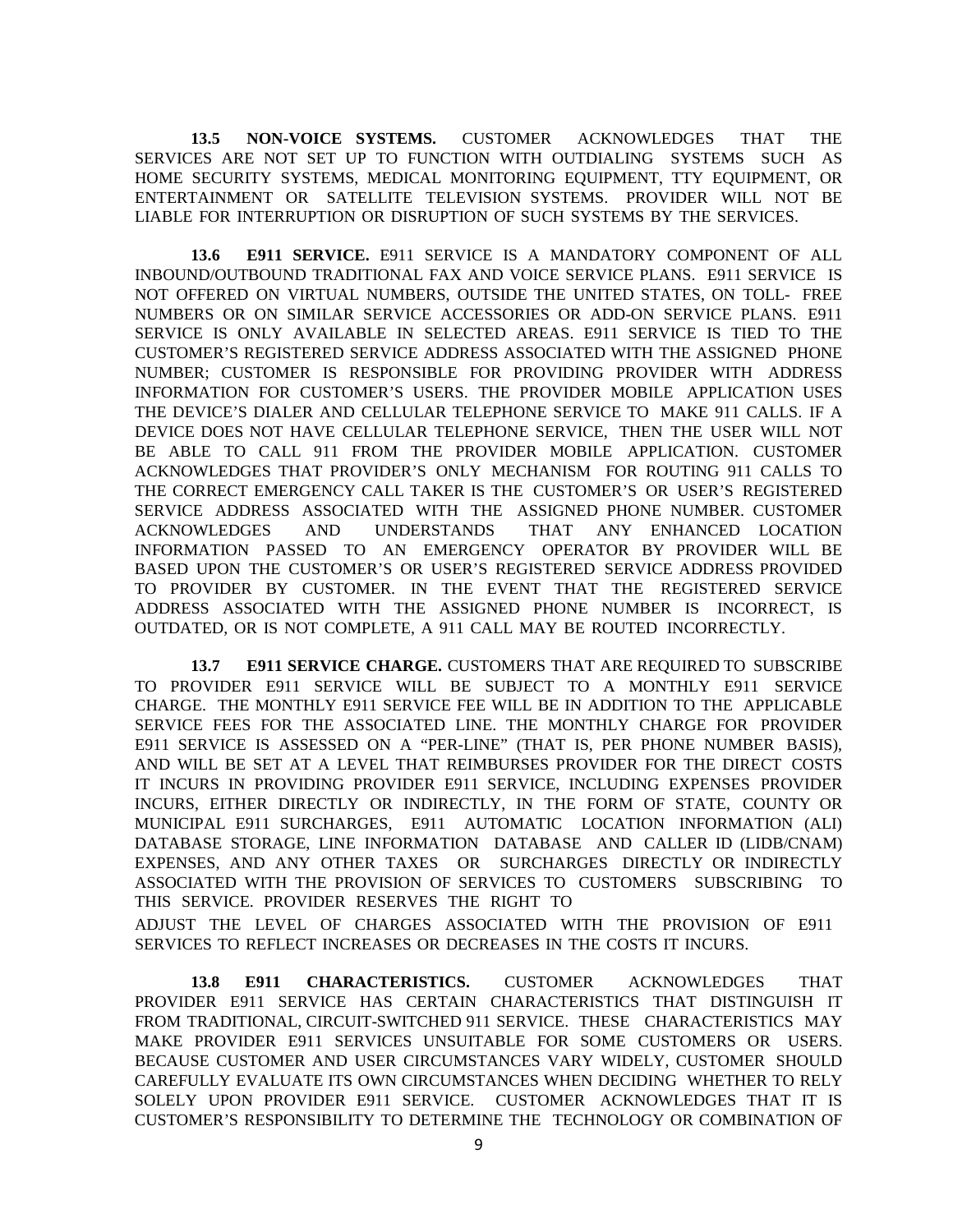TECHNOLOGIES BEST SUITED TO MEET CUSTOMER'S AND ITS USERS' EMERGENCY CALLING NEEDS, AND TO MAKE THE NECESSARY PROVISIONS FOR ACCESS TO EMERGENCY CALLING SERVICES (SUCH AS MAINTAINING A CONVENTIONAL LANDLINE PHONE OR WIRELESS PHONE AS A BACKUP MEANS OF COMPLETING EMERGENCY CALLS). THE FOLLOWING CHARACTERISTICS DISTINGUISH PROVIDER E911 SERVICE FROM TRADITIONAL, CIRCUIT-SWITCHED 911 SERVICE:

- E911 SERVICE WILL NOT FUNCTION IF CUSTOMER'S OR ITS USER'S DTA, PHONE OR VIDEOPHONE FAILS OR IS NOT CONFIGURED CORRECTLY OR IF CUSTOMER'S OR ITS USER'S PROVIDER SERVICE IS NOT FUNCTIONING FOR ANY REASON, INCLUDING, BUT NOT LIMITED TO, ELECTRICAL POWER OUTAGE, BROADBAND OR OTHER INTERNET SERVICE OUTAGE, OR SUSPENSION OR DISCONNECTION OF SERVICE BECAUSE OF BILLING OR OTHER ISSUES. IF THERE IS A POWER OUTAGE, CUSTOMER OR THE USER MAY BE REQUIRED TO RESET OR RECONFIGURE THE EQUIPMENT BEFORE BEING ABLE TO USE THE PROVIDER SERVICE, INCLUDING FOR E911 PURPOSES. E911 SERVICE MAY NOT FUNCTION IF CUSTOMER OR A USER RELOCATES EQUIPMENT OR USES A NON-NATIVE TELEPHONE NUMBER, OR FOR ANY OTHER REASON BEYOND PROVIDER'S CONTROL.
- AFTER INITIAL ACTIVATION OF THE E911 SERVICE, AND FOLLOWING ANY CHANGE OF AND UPDATE TO CUSTOMER'S OR A USER'S PHYSICAL LOCATION, THERE MAY BE SOME DELAY BEFORE THE AUTOMATIC NUMBER AND LOCATION INFORMATION IS PASSED TO THE LOCAL EMERGENCY SERVICE OPERATOR. THIS INFORMATION IS TYPICALLY POPULATED INTO PROVIDER'S NOMADIC E911 DATABASES PRIOR TO SERVICE ACTIVATION, BUT NO GUARANTEE CAN BE MADE THAT THE AUTOMATIC NUMBER AND LOCATION INFORMATION WILL BE ACTIVATED WITHIN THIS SCHEDULE.
- THE LOCAL EMERGENCY SERVICE OPERATOR RECEIVING PROVIDER E911 EMERGENCY SERVICE CALLS MAY NOT HAVE A SYSTEM CONFIGURED FOR E911 SERVICES OR BE ABLE TO CAPTURE AND/OR RETAIN AUTOMATIC NUMBER OR LOCATION INFORMATION. THIS MEANS THAT THE OPERATOR MAY NOT KNOW THE PHONE NUMBER OR PHYSICAL LOCATION OF THE PERSON WHO IS MAKING THE PROVIDER E911 CALL. DUE TO TECHNICAL FACTORS IN NETWORK DESIGN, AND IN THE EVENT OF NETWORK CONGESTION ON THE PROVIDER NETWORK, THERE IS A POSSIBILITY THAT A PROVIDER 911 CALL WILL PRODUCE A BUSY SIGNAL, THE CALLER WILL EXPERIENCE UNEXPECTED ANSWERING WAIT TIMES OR THE LOCAL EMERGENCY SERVICE OPERATOR WILL TAKE LONGER TO ANSWER THE CALL THAN 911 CALLS PLACED VIA TRADITIONAL, CIRCUIT-SWITCHED TELEPHONE
	- NETWORKS.
- IF CUSTOMER OR ITS USER DOES NOT CORRECTLY IDENTIFY THE ACTUAL LOCATION WHERE THE PROVIDER EQUIPMENT WILL BE LOCATED AT THE TIME OF ACTIVATION OF THE SERVICE, PROVIDER E911 COMMUNICATIONS MAY NOT BE DIRECTED TO THE CORRECT LOCAL EMERGENCY OPERATOR.

**13.9 E911 LIMITATION OF LIABILITY AND INDEMNITY.** CUSTOMER AGREES THAT PROVIDER WILL NOT BE LIABLE FOR ANY SERVICE OUTAGE OR INABILITY TO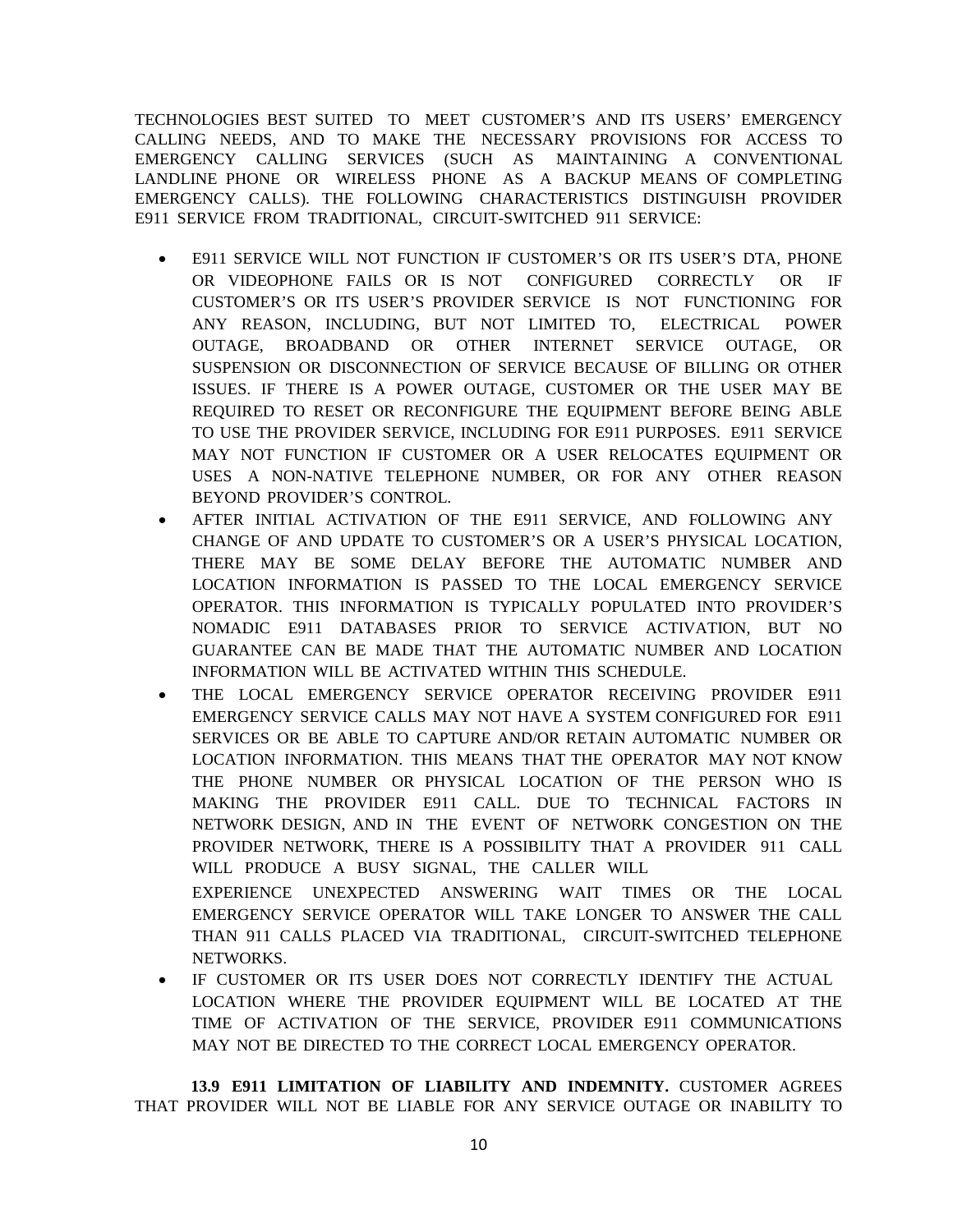DIAL 911 OR ANY OTHER EMERGENCY TELEPHONE NUMBER USING A PROVIDER SERVICE OR TO ACCESS OR REACH AN EMERGENCY SERVICE OPERATOR DUE TO THE 911 DIALING CHARACTERISTICS AND LIMITATIONS SET FORTH IN THIS AGREEMENT. CUSTOMER AGREES TO DEFEND, INDEMNIFY AND HOLD HARMLESS PROVIDER, ITS OWNERS, MANAGERS, OFFICERS, DIRECTORS, EMPLOYEES, AFFILIATES AND AGENTS, AND ANY OTHER SERVICE PROVIDER WHO FURNISHES SERVICES TO CUSTOMER OR A USER IN CONNECTION WITH THE SERVICES, FROM ANY AND ALL CLAIMS, ACTIONS, LOSSES, DAMAGES, FINES, PENALTIES, COSTS AND EXPENSES (INCLUDING, WITHOUT LIMITATION, ATTORNEYS' FEES) BY, OR ON BEHALF OF, CUSTOMER OR ANY THIRD PARTY OR USER OF THE SERVICE RELATING TO 911 DIALING OR THE INABILITY TO ACCESS OR REACH EMERGENCY 911 SERVICES.

**14. DISCLAIMER AND LIMITATION OF LIABILITY.** PROVIDER DISCLAIMS ALL WARRANTIES, EXPRESS, IMPLIED, STATUTORY OR ARISING FROM A COURSE OF DEALING OR PERFORMANCE OR CUSTOM, WITH RESPECT TO THE SERVICES, EQUIPMENT, AND ANY OTHER PROVIDER PRODUCTS, SERVICES OR EQUIPMENT PROVIDED HEREUNDER, INCLUDING, BUT NOT LIMITED TO, WARRANTIES OF MERCHANTABILITY, FITNESS FOR A PARTICULAR PURPOSE, PERFORMANCE IN A WORKMAN-LIKE MANNER, COMPLIANCE WITH LAWS, QUALITY, ACCURACY, COMPLETENESS OR CURRENCY OF INFORMATION, SYSTEM INTEGRABILITY, TITLE, QUIET ENJOYMENT AND NON-INFRINGEMENT. PROVIDER DOES NOT REPRESENT, WARRANT OR COVENANT THAT THE PRODUCTS, SERVICES OR EQUIPMENT PROVIDED WILL OPERATE UNINTERRUPTED, ERROR FREE OR WITHOUT DEGRADATION OR LOSS OF DATA, OR BE SECURE. NEITHER PROVIDER NOR ITS SERVICE PROVIDERS WILL BE LIABLE FOR UNAUTHORIZED ACCESS TO OR ALTERATION, THEFT OR DESTRUCTION OF CUSTOMER'S OR A USER'S DATA FILES, PROGRAMS, PROCEDURES OR INFORMATION, INCLUDING, WITHOUT LIMITATION, ANY SUCH DATA IN PROVIDER'S POSSESSION, CUSTODY OR CONTROL, THROUGH ACCIDENT, FRAUDULENT MEANS OR DEVICES, OR ANY OTHER METHOD, REGARDLESS OF WHETHER SUCH DAMAGE OCCURS AS A RESULT OF PROVIDER'S OR ITS SERVICE PROVIDER'S NEGLIGENCE. IN NO EVENT WILL PROVIDER OR ITS AFFILIATE, SERVICE PROVIDER, FACILITY OPERATOR OR CARRIER, OR THEIR RESPECTIVE OWNERS, DIRECTORS, MANAGERS, OFFICERS, EMPLOYEES OR AGENTS (COLLECTIVELY, "PROVIDER PARTIES") BE LIABLE FOR ANY DIRECT, ACTUAL, INDIRECT, CONSEQUENTIAL, SPECIAL, PUNITIVE OR OTHER DAMAGES, OR FOR ANY COST OF COVER OR LOST PROFITS OF ANY KIND OR NATURE WHATSOEVER, ARISING FROM OR RELATED TO THIS AGREEMENT OR A PROVIDER PARTY'S PERFORMANCE OR NONPERFORMANCE OF OBLIGATIONS HEREUNDER, A FAILURE OF OR A DEFECT IN THE SERVICES, EQUIPMENT OR ANY PRODUCT, A PROVIDER PARTY'S VIOLATION OF A THIRD PARTY'S RIGHT, OR A PROVIDER PARTY'S ACTS OR OMISSIONS. PROVIDER WILL NOT BE LIABLE FOR THE ACTS OR OMISSIONS OF, A FAILURE OF OR A DEFECT IN ANY PRODUCT OR SERVICE PROVIDED BY, OR VIOLATION OF ANY THIRD PARTY'S RIGHTS BY ANY THIRD-PARTY SERVICE PROVIDER, FACILITY OPERATOR OR CARRIER. THE PROVIDER PARTIES' MAXIMUM TOTAL LIABILITY TO CUSTOMER WILL NOT EXCEED THE AMOUNTS PAID BY CUSTOMER TO PROVIDER IN THE THREE (3) MONTHS PRECEDING THE DATE THE CLAIM ACCRUED. THE PROVIDER PARTIES WILL NOT BE LIABLE IN ANY WAY TO ANY USER.

**15. INDEMNIFICATION.** Customer will defend the Provider Parties, at Customer's expense, against any third-party claim or action, and indemnify and hold harmless the Provider Parties from any and all losses, damages, liabilities, penalties, settlement obligations, costs, attorneys' fees and other legal expenses related to such third-party claim or action, arising from or related to: (a) Customer's breach of this Agreement or an agreement between Customer and a third party; (b) Customer's violation,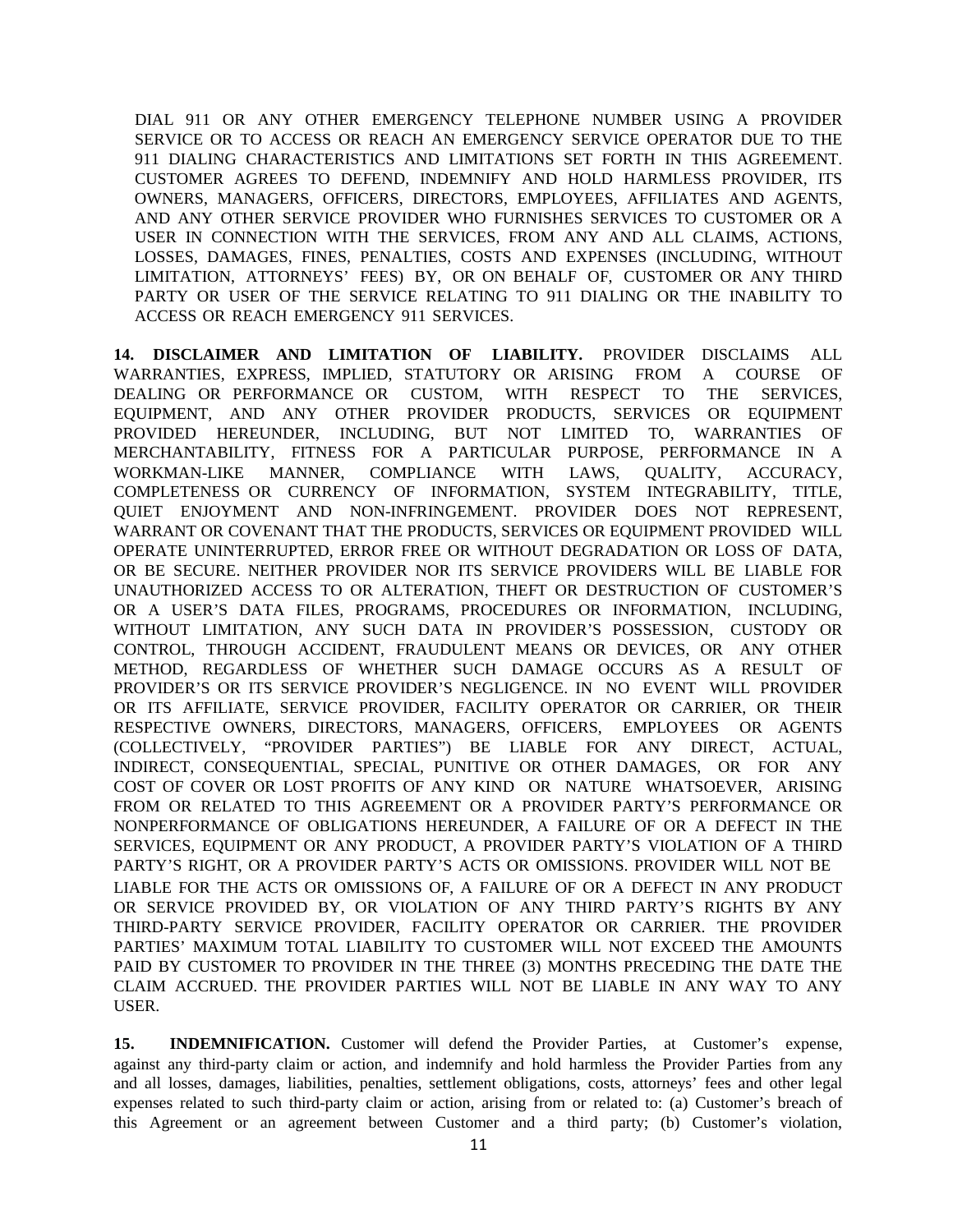infringement or misappropriation of the third party's intellectual property or other rights in Customer's use of the Services; (c) Customer's violation of the third party's privacy, publicity, personality or other rights; (d) Customer's fraud in use of the Services or fraud or misrepresentation regarding the nature or volume of Customer's traffic; (e) Customer's violation of an applicable law; (f) bodily injury, death or property damage to the extent such claim or action arises from the negligence, gross negligence or willful misconduct of Customer, or in the case where strict liability applies; (g) Customer's business, acts or omissions; or (h) acts or omissions by Users that, if done by Customer, would constitute a breach of this Agreement. Customer will not settle any claim or action without Provider's prior written consent. Provider will have the option, at its expense, to participate in the defense or settlement of the claim or action with counsel of its own choosing. If a conflict of interests arises or exists between the parties or if Provider has a good faith belief that its rights are being harmed by the counsel selected by Customer, Provider will have the right to retain separate counsel to represent its interests at Customer's sole cost and expense. Customer will not settle any claim without Provider's prior written consent.

### **16. EQUIPMENT.**

**16.1 Equipment Purchase.** If Provider sells any equipment to Customer, the terms of this Section 16 apply. All equipment shipments are Free On Board (FOB) Provider's or Provider's distributor's facility. Provider's liability for delivery will cease, and title (if applicable) and all risk of loss or damage will pass to Customer upon delivery to the common carrier for shipment. Customer shall be wholly responsible for insuring any products purchased from the time risk of loss or damage passes to Customer. Provider will pass through to Customer any warranty provided by the manufacturer of the equipment; PROVIDER MAKES NO REPRESENTATION OR WARRANTY WITH RESPECT TO ANY EQUIPMENT.

**16.2 Equipment Return Policy.** Customer will be required to obtain authorization from Provider to return any equipment. Equipment returned by Customer that is not covered under warranty or that does not bear a return authorization number may be refused. Provider will not replace lost, stolen or modified equipment. Customer must pay all shipping and handling charges related to any equipment returns not covered under warranty. All returned equipment must be unmodified, in good working condition, in the original packaging and include all components, manuals, peripheral devices and all other accessories that were originally shipped with the equipment. Provider may decline Customer's return or charge Customer an additional fee for each missing item or for each item that Provider reasonably determines is modified, damaged or not in good working condition. Customer must delete all data files stored on returned equipment. Customer acknowledges that any data remaining on returned equipment cannot be recovered, and Customer releases Provider of any liability for any lost, damaged or destroyed files, data or other information.

**17. MOBILE APPLICATION.** Provider may make a mobile application for the Services available to Customer. Subject to this Agreement, Provider grants to Customer a limited, personal, revocable, nonexclusive, non-transferable and non-sublicensable license to install and use the mobile application during the Term. Customer has no other rights in or to the mobile application. The mobile application is licensed, not sold. The terms of this Agreement apply to any updated, upgraded or new versions of the mobile application. Use of the mobile application constitutes use of the Services. Provider may require Users to agree to additional terms and conditions governing use of the mobile application, and Customer agrees that its Users will not be permitted to use the mobile application unless they agree to such terms and conditions. Customer agrees that from time to time and without notice Provider may amend, modify, update or upgrade the mobile application or create new versions of the mobile application. Customer agrees that Provider may automatically update the version of the mobile application that a User is using on a mobile device. Customer consents, on behalf of itself and its Users, to such updating on mobile devices. Updates may cause Customer or a User to lose data, and Provider will not be liable for such loss. Customer agrees that Provider has no obligation to provide support, maintenance or updates for or to the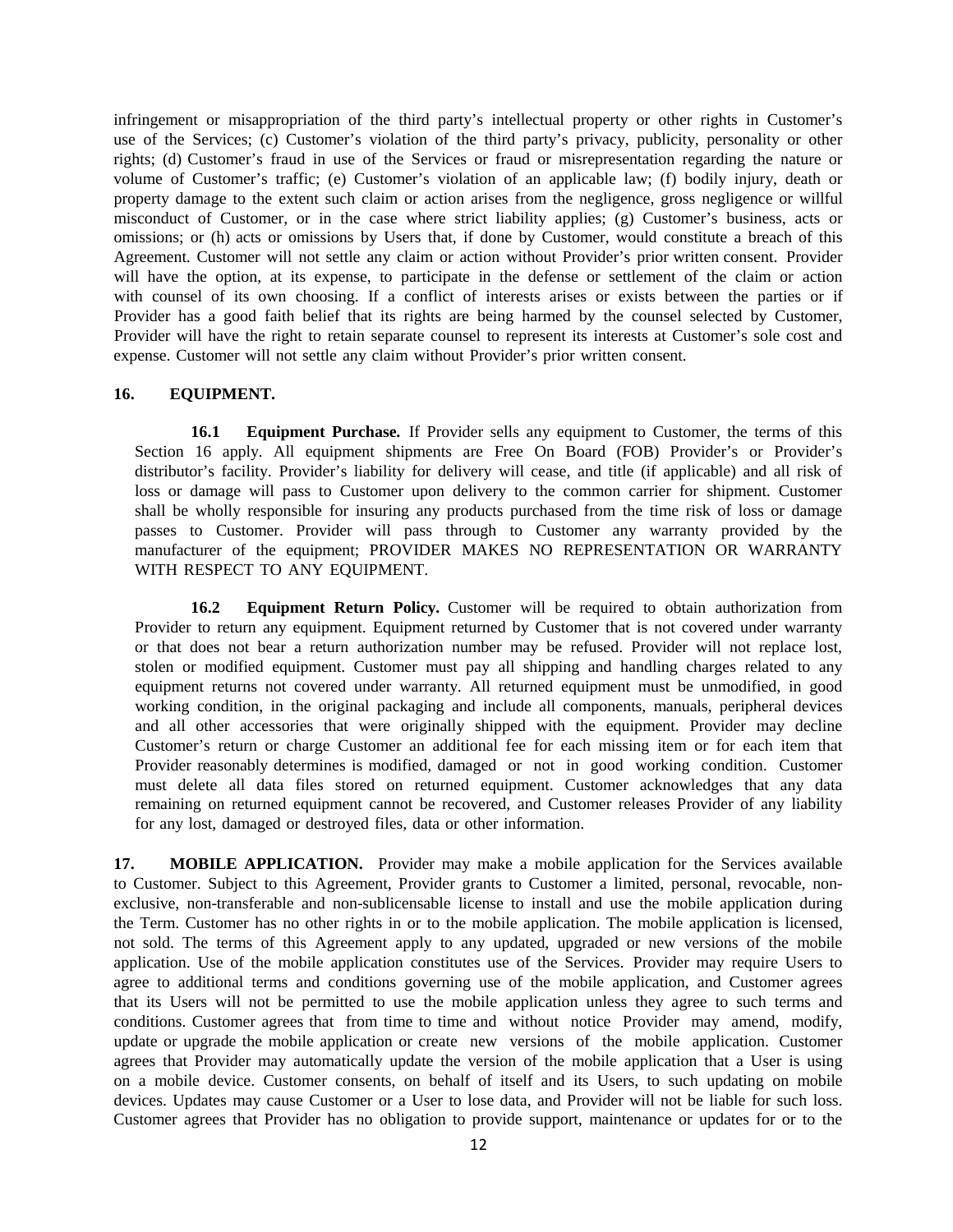mobile application. To the extent the mobile application contains any third-party software; Customer's and User's rights and obligations with respect to such software will be subject to and governed by the third party's terms and conditions. Provider does not make a representation or warranty that the mobile application will operate on any particular device or operating system. The mobile application is commercial computer software, and to the extent any U.S. government agency uses the mobile application, the U.S. government is only granted the limited rights granted to all other Provider customers. Provider is not a wireless licensee of the FCC, and the mobile application will not be able to provide access to E911 service unless Customer subscribes to wireless service that complies with the FCC's E911 program, as further explained in Section 13.6.

**18. INTELLECTUAL PROPERTY.** The Services and Software, and all intellectual property therein, are and will remain the exclusive property of Provider. Provider reserves all rights not expressly granted under this Agreement. The Software may contain third-party software that is subject to the terms and conditions of third-party licenses. Neither Customer, Users nor any other third party has a right to inspect, possess, use, copy, or attempt to discover the source code of (or any portion of) the Software, except to the extent that Customer, a User or a third party is expressly permitted to decompile the Software under applicable law and Customer, the User or the third party notifies Provider in writing in advance of its intention to decompile the Software and its reason for doing so.

**19. PORTAL UPGRADES; PHONE NUMBERS AND WEB PORTAL DISCONTINUANCE.** Provider may update the Customer and User portals, and Customer agrees that Service may be unavailable during the implementation of such updates. Upon expiration, cancellation or termination of the Services, Customer and Users will relinquish and discontinue use of any accounts, Numbers, voice mail access numbers, and/or web portal Sites assigned to Customer by Provider or its service providers.

#### **20. MISCELLANEOUS.**

**20.1 NOTICES.** Unless otherwise specified in this Agreement, any notice required or permitted to be given pursuant to this Agreement will be given in writing by overnight delivery service, sent via certified mail, return receipt requested, e-mailed, or delivered by hand, and such notice will be deemed to have been given and received when delivered or when delivery was refused, or with respect to electronic transmissions, at the time of transmission (unless the sender received a notice of transmission failure). Customer consents to receive all notices in electronic form, and Provider may send any notice to Customer at Customer's latest physical address or e-mail address provided by Customer. Provider may, in addition to all other methods of giving notice, send any notice to Customer's mailbox in Customer's account on the provider Customer Care Portal. Both parties agree that any agreements and notices made or provided by one or both parties in electronic form, and in accordance with this Agreement, are as legally binding as if made in physical written form. Customer must send all notices to Provider via e-mail in accordance with the following:

| To report misuse or fraudulent use of Service: | SkyBlue@SkyBlueSolutions.net |
|------------------------------------------------|------------------------------|
| To submit a billing dispute:                   | SkyBlue@SkyBlueSolutions.net |
| To terminate Service:                          | SkyBlue@SkyBlueSolutions.net |
| All other notices:                             | SkyBlue@SkyBlueSolutions.net |

**20.2 FORCE MAJEURE.** Provider's performance of any part of this Agreement will be excused to the extent that it is hindered by flood, fire, natural disaster, strike, riot, war, terrorism, hostile attack, governmental action, cable cuts, supplier shortages, breaches, or delays, Provider's inability to perform as a result of actions or inactions of third parties, Customer, a User or Provider's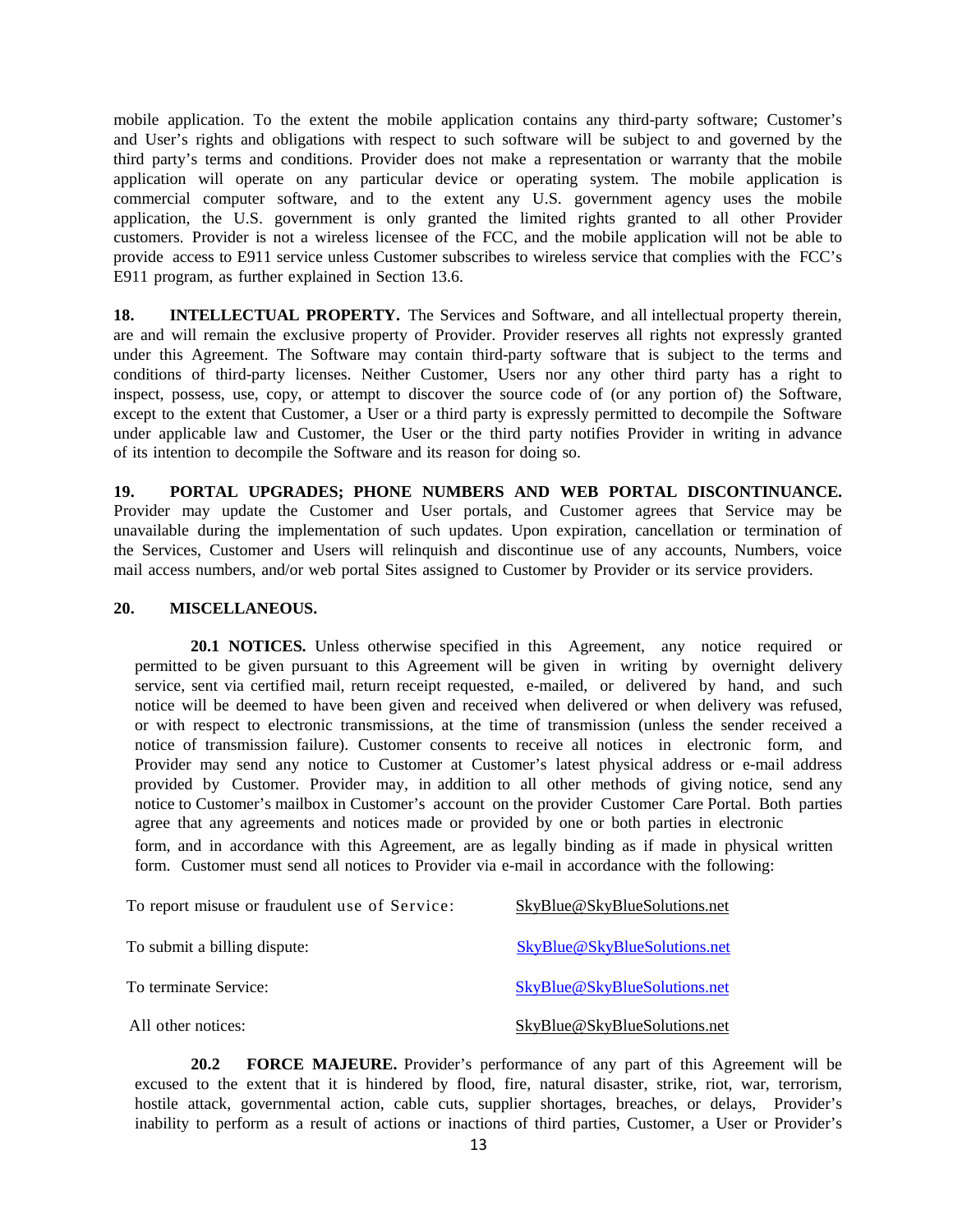vendors, including, without limitation, Customer's failure to provide or maintain a circuit with respect to an order for Service, or any other cause (whether similar or dissimilar to those listed) beyond Provider's reasonable control (a "Force Majeure"). Provider may terminate the Services without liability if a Force Majeure hinders Provider's performance for more than five (5) days.

**20.3 NO CLASS ACTION.** Customer irrevocably waives any right Customer may have to serve as a representative or as a private attorney general, or to participate as a member of a class of claimants, in any lawsuit, arbitration or other proceeding against any Provider Party arising from, related to or connected with this Agreement or any Service Order.

**20.4 BINDING NATURE AND ASSIGNMENT.** Customer's rights and obligations in this Agreement will not be assigned, delegated or otherwise transferred in whole or in part without the prior written consent of Provider. Except as part of the sale of all or substantially of the assets for Provider or the assignment of this Agreement, or any rights or obligations thereunder, to any of Provider's affiliates (which will not require Customer consent), Provider's rights and obligations in this Agreement will not be assigned, delegated or otherwise transferred in whole or in part without the prior written consent of Customer, which will not be unreasonably withheld. For sake of clarity, Provider may assign, delegate and transfer some or all of its rights and obligations under this Agreement to its affiliates. Except as otherwise expressly provided herein, this Agreement will inure to the benefit of, and will bind, the heirs, executors, personal representatives, administrators, successors and permitted assigns of Provider and Customer.

**20.5 GOVERNING LAW.** This Agreement and any related Service Orders will be governed by and construed according to the laws of the State of Illinois, without regard to its conflict of laws provisions. The U.N. Convention on Contracts for the International Sale of Goods will not apply to this Agreement.

**20.6 ARBITRATION.** Any dispute or controversy arising out of or in connection with this Agreement or any related Service Order, or otherwise related to the Services, will be resolved by binding arbitration. The Federal Arbitration Act and federal arbitration law applies to this Agreement. The arbitration will be administered by the American Arbitration Association (AAA), conducted by one (1) arbitrator, and conducted in accordance with the AAA's Commercial Arbitration Rules. The arbitration will be conducted in Springfield, Illinois. The language of the arbitration will be English. The parties' briefs and other documents and the arbitrator's findings and decision will be confidential unless required to be disclosed by law. Neither party may use any finding or decision of the arbitrator in existing or subsequent litigation or arbitration involving any other person, entity or organization.

The arbitrator must have sufficient experience in the matter(s) at issue. The arbitrator's decision will follow the plain meaning of the Agreement and will be final and binding. Neither party will have the right to appeal an error of law or fact. Each party will bear the cost of preparing and presenting its case. Judgment on the award rendered by the arbitrator may be entered in any court having jurisdiction. This agreement to arbitrate also requires Customer to arbitrate claims against other parties relating to Services or products provided or billed to Customer if claims are asserted against Provider in the same proceeding. Notwithstanding the foregoing, either party may bring suit in court to enjoin unauthorized access or trespass to its computer networks or any misappropriation, infringement or violation of its intellectual property rights. The arbitrator will have the exclusive power to rule on the formation, interpretation, applicability, validity or enforceability of this Agreement, including without limitation the validity or enforceability of this arbitration agreement. The arbitrator will not have the power to conduct any form of class or collective arbitration nor join or consolidate claims by or for individuals. If any dispute or controversy arising out of or in connection with this Agreement or any related Service Order, or otherwise related to the Services, cannot lawfully be resolved by arbitration, the complainant must